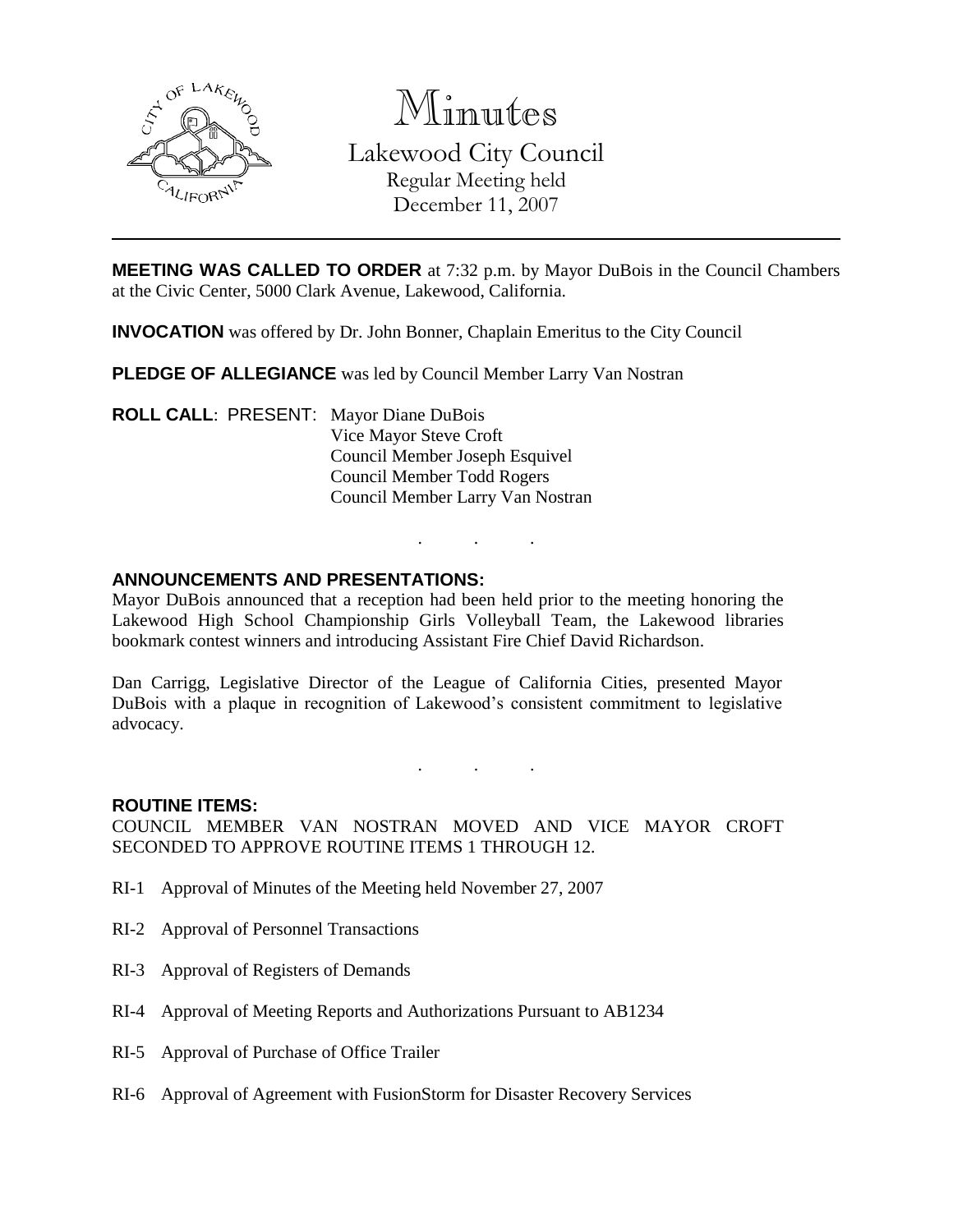#### **ROUTINE ITEMS:** Continued

- RI-7 Approval of Agreement for Pest Management Services
- RI-8 RESOLUTION NO. 2007-62; A RESOLUTION OF THE CITY COUNCIL OF THE CITY OF LAKEWOOD ESTABLISHING A PHYSICALLY HANDICAPPED PERSONS DESIGNATED PARKING SPACE ON THE SOUTH SIDE OF HEDDA STREET WITHIN THE CITY OF LAKEWOOD
- RI-9 Approval of Engineering Design Services for Asphalt Pavement at Arbor Water Yard
- RI-10 Consideration of Amendment to City Work Schedule
- RI-11 Approval of Appropriation for Palms Park Skylight Replacement
- RI-12 Acceptance of Notice of Completion for Public Works Project No. 07-3, Watermain Replacement 2007, T.A. Rivard, Inc.

## UPON ROLL CALL VOTE, THE MOTION WAS APPROVED:

AYES: COUNCIL MEMBERS: Van Nostran, Esquivel, Croft, Rogers and DuBois NAYS: COUNCIL MEMBERS: None

# **1.1 • AWARD OF BID FOR PUBLIC WORKS PROJECT NO. 2007-6, BLOOMFIELD PARK TEEN RESOURCE CENTER EXPANSION PROJECT**

. . .

Public Works Director Lisa Rapp gave a brief report based on the item in the agenda and stated 17 bids had been received for the renovation of the Bloomfield Park Activity Building. She noted that the two lowest bidders had submitted letters stating clerical errors had been made in their bids and requesting to be relieved of their bids, and the third lowest bidder had been found not to have a current and active State Contractor's License. She noted that the architectural agreement needed modification to include in the scope of work, the upgrade of the interior electrical panels, and an additional agreement was needed to provide for the rental of a portable restroom trailer during the construction. It was the recommendation of staff that the City Council: approve the plans, specifications and working details for the subject project; award the contract to MJ Contractors, Inc. in the amount of \$318,000 and reject all other bids; authorize signature of a lease agreement with William Scotsman Company to provide a portable restroom trailer in an amount not to exceed \$9,000; approve an amendment to the agreement with Meyer & Associates in the net additional amount of \$2,000; and authorize staff to approve a cumulative total of change orders, as necessary, not to exceed \$31,000.

Mayor DuBois opened the public hearing at 7:51 p.m. and called for anyone in the audience wishing to address the City Council on this matter. There was no response.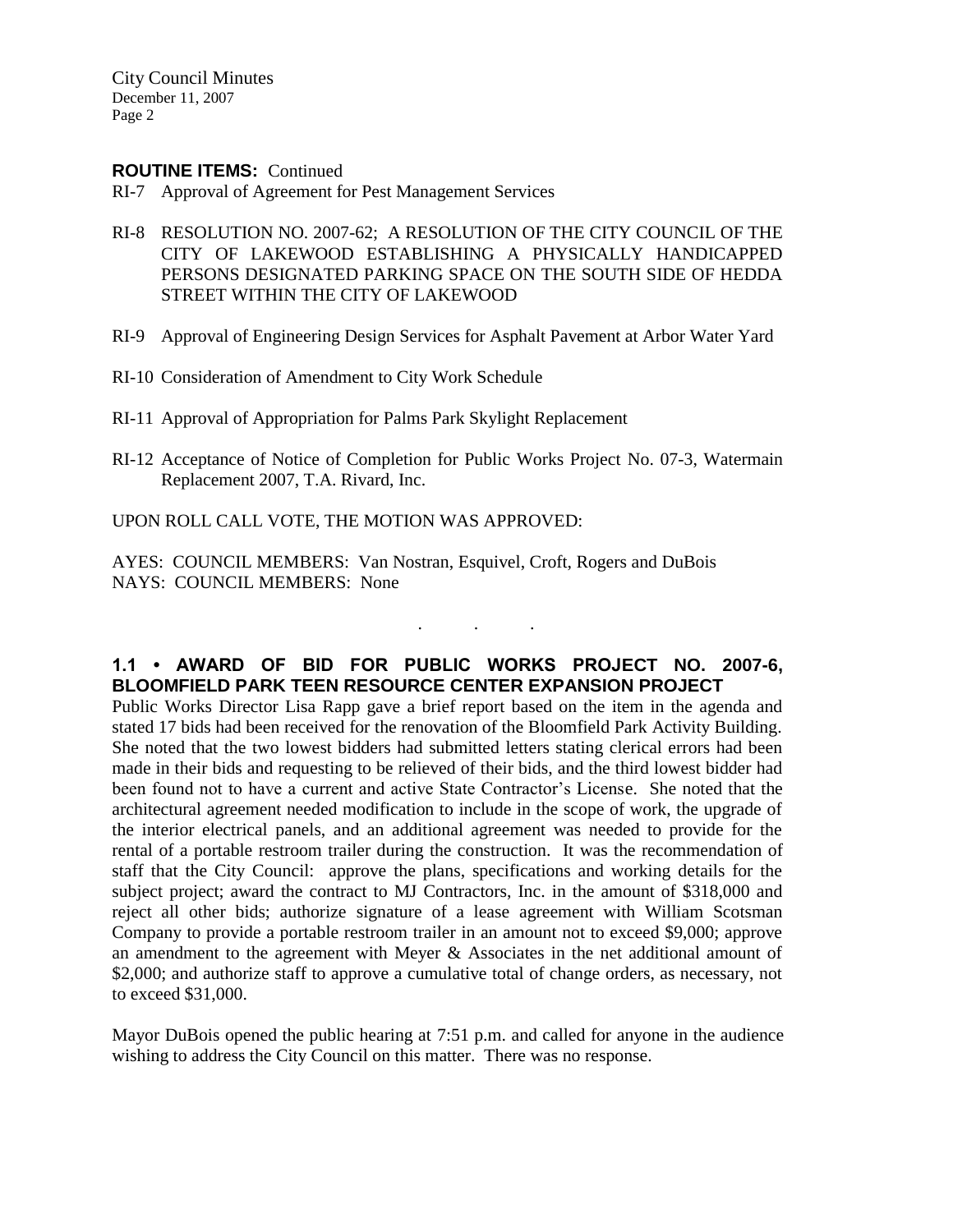**1.1 • AWARD OF BID FOR PUBLIC WORKS PROJECT NO. 2007-6, BLOOMFIELD PARK TEEN RESOURCE CENTER EXPANSION -** Continued COUNCIL MEMBER VAN NOSTRAN MOVED AND COUNCIL MEMBER ROGERS SECONDED TO APPROVE STAFF'S RECOMMENDATIONS. UPON ROLL CALL VOTE, THE MOTION WAS APPROVED:

AYES: COUNCIL MEMBERS: Van Nostran, Esquivel, Croft, Rogers and DuBois NAYS: COUNCIL MEMBERS: None

## **1.2 • AWARD OF BID FOR PURCHASING BID 06-07, GARAGE DOORS AT ARBOR YARD**

. . .

Administrative Services Director Diane Perkin made a brief presentation based on the item in the agenda and stated garage doors at the Arbor Yard were in a deteriorated condition and required replacement. She reported that two bids had been received and reviewed by staff. It was the recommendation of staff that the City Council authorize the purchase and installation of garage doors for the Arbor Yard from Day and Nite Door Service in the amount of \$56,835.64, and appropriate \$12,000 from Water Resources accounts for the project.

Mayor DuBois opened the public hearing at 7:54 p.m. and called for anyone in the audience wishing to address the City Council on this matter. There was no response.

VICE MAYOR CROFT MOVED AND COUNCIL MEMBER ROGERS SECONDED TO APPROVE STAFF'S RECOMMENDATIONS. UPON ROLL CALL VOTE, THE MOTION WAS APPROVED:

. . .

AYES: COUNCIL MEMBERS: Van Nostran, Esquivel, Croft, Rogers and DuBois NAYS: COUNCIL MEMBERS: None

**1.3 • SPECIFIC PLAN FOR 20823 ROSETON AVENUE**

Community Development Director Jack Gonsalves displayed slides and gave a brief presentation based on the item in the agenda. He reported that as part of the City's low and moderate-income housing program, the Redevelopment Agency had been acquiring distressed and blighted properties in the eastern portion of the City through the Scattered Lot Acquisition Program. The subject site had been acquired for the construction of affordable and moderate rate housing. The applicant, Paramount Investors Group, LLC, had requested the specific plan for the development of two detached dwelling units on the subject site. He noted that front unit on the property would have an owner-occupied requirement for a minimum of five years, with the rear unit offered as affordable housing for a period of 55 years from the date of final approval. He concluded by stating it was the recommendation of the Planning and Environment Commission that the City Council introduce Ordinance No. 2007-11.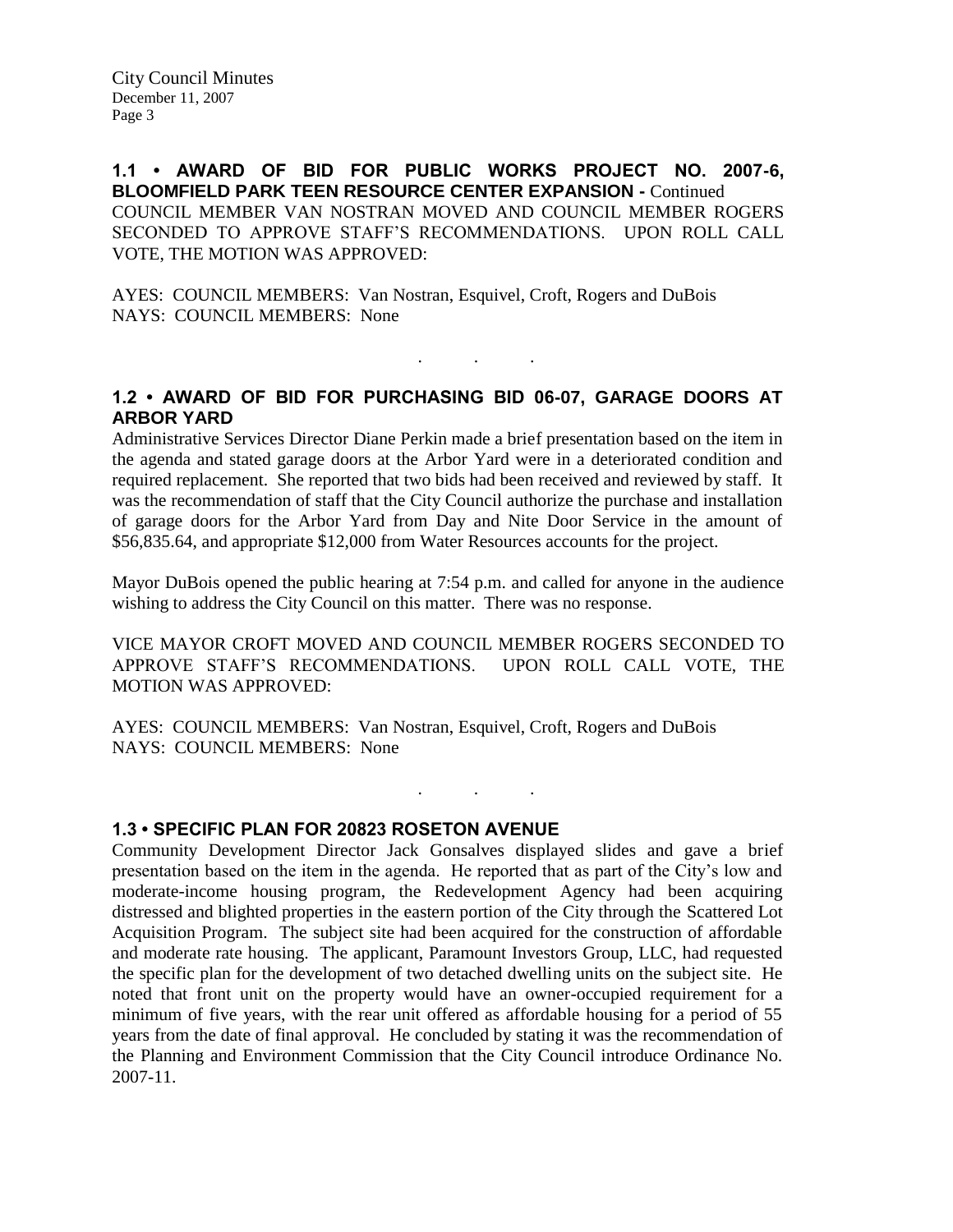## **1.3 • SPECIFIC PLAN FOR 20823 ROSETON AVENUE** - Continued

ORDINANCE NO. 2007-11; AN ORDINANCE OF THE CITY COUNCIL OF THE CITY OF LAKEWOOD ADOPTING THE ROSETON AVENUE SPECIFIC PLAN

Mr. Gonsalves confirmed for Council Member Van Nostran that the rear unit could be rented pending the sale of the property if the tenant met the income qualifications for affordable housing.

Mayor DuBois opened the public hearing at 8:04 p.m. and called for anyone in the audience wishing to address the City Council on this matter. There was no response.

COUNCIL MEMBER ESQUIVEL MOVED AND COUNCIL MEMBER VAN NOSTRAN SECONDED TO CLOSE THE PUBLIC HEARING AND APPROVE STAFF'S RECOMMENDATION AND INTRODUCE ORDINANCE NO. 2007-11. UPON ROLL CALL VOTE, THE MOTION WAS APPROVED:

AYES: COUNCIL MEMBERS: Van Nostran, Esquivel, Croft, Rogers and DuBois NAYS: COUNCIL MEMBERS: None

## **2.1 • SECOND READING AND ADOPTION OF ORDINANCE NO. 2007-9; APPROVING A SPECIFIC PLAN**

. . .

City Attorney Steve Skolnik advised that the proposed ordinance had been introduced and a public hearing had been held at the previous City Council meeting. Second reading and adoption was now proposed.

ORDINANCE NO. 2007-9; AN ORDINANCE OF THE CITY COUNCIL OF THE CITY OF LAKEWOOD ADOPTING THE SPECIFIC PLAN

Ordinance No. 2007-9 was read by title by the City Clerk.

COUNCIL MEMBER ROGERS MOVED AND VICE MAYOR CROFT SECONDED TO WAIVE FURTHER READING AND ADOPT ORDINANCE NO. 2007-9. UPON ROLL CALL VOTE, THE MOTION WAS APPROVED:

AYES: COUNCIL MEMBERS: Van Nostran, Esquivel, Croft, Rogers and DuBois NAYS: COUNCIL MEMBERS: None

. . .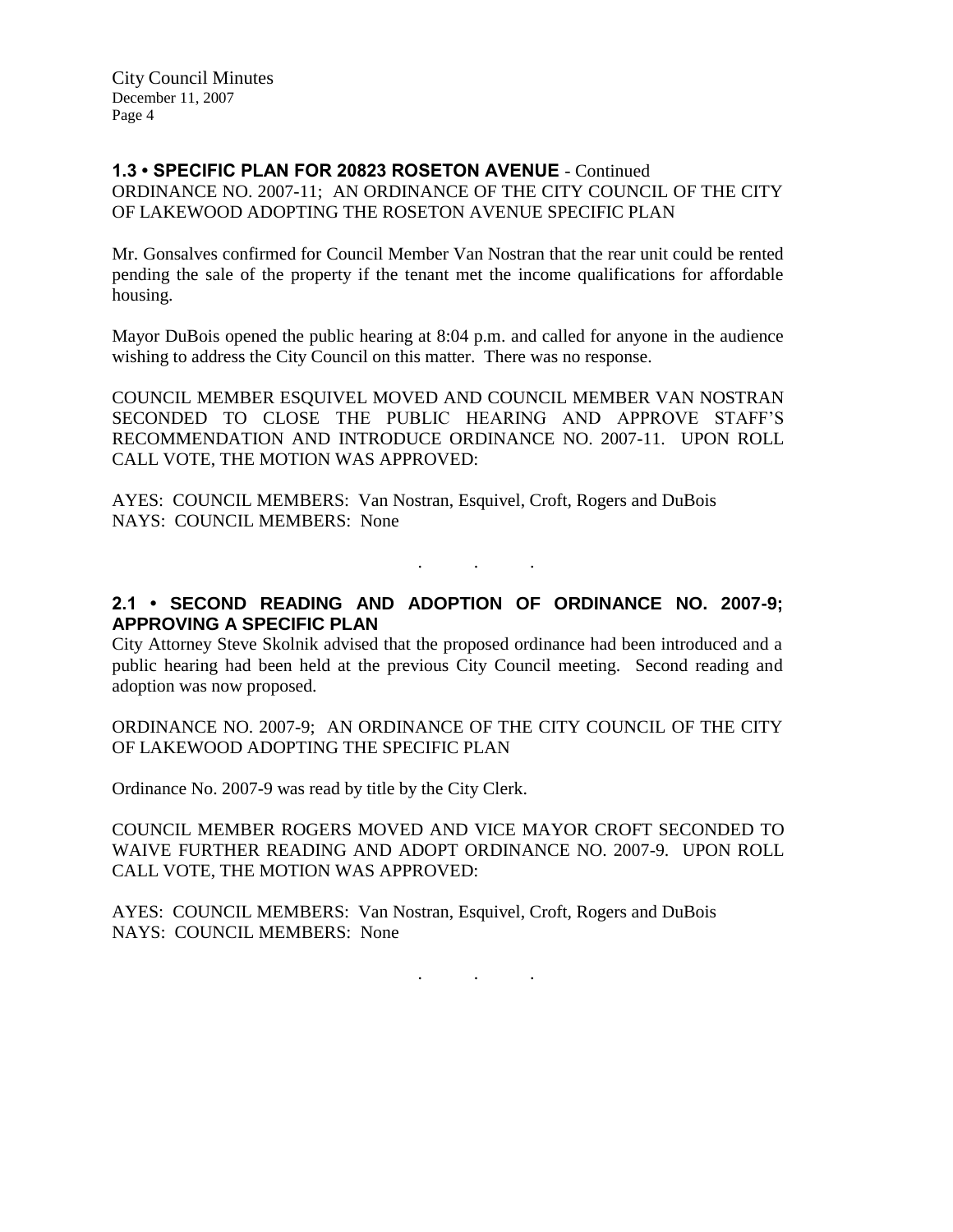## **3.1 • INFORMATION TECHNOLOGY SERVICES REPORT**

The Director of Administrative Services referenced the report in the agenda and stated that rather than allowing the existing agreement to be automatically extended, staff was recommending that the City Council authorize the issuance of a termination notice as required by the contract. Additionally, appropriate \$50,000 from the General Fund for IT transitional and planning services and approve an Information Technology Support Services Agreement with the City of Brea for a term not exceeding June 30, 2009.

COUNCIL MEMBER VAN NOSTRAN MOVED AND COUNCIL MEMBER ESQUIVEL SECONDED TO APPROVE STAFF'S RECOMMENDATION. UPON ROLL CALL VOTE, THE MOTION WAS APPROVED:

. . .

AYES: COUNCIL MEMBERS: Van Nostran, Esquivel, Croft, Rogers and DuBois NAYS: COUNCIL MEMBERS: None

## **3.2 • PURCHASE OF RADAR SPEED DISPLAY**

The Director of Public Works made a presentation based on the memo in the agenda and stated staff was proposing the acquisition of Radar Speed Displays, which would determine and display the speed of approaching vehicles in an effort to obtain compliance with the posted speed limit. The displays would be mounted on existing roadside posts, powered by solar batteries and could be moved from location to location, depending on need. She noted that staff would coordinate closely with Sheriff's Department staff and the Community Safety Commission on the placement for the units. It was the recommendation of staff that the City Council approve the purchase of four Radar Speed Display units from Fortel Traffic, Inc. in the amount of \$41,352 and appropriate \$50,000 from the General Fund to the project account.

COUNCIL MEMBER VAN NOSTRAN MOVED AND COUNCIL MEMBER ROGERS SECONDED TO APPROVE STAFF'S RECOMMENDATIONS.

Council Member Rogers stated that the Public Safety Committee had checked out various traffic calming measures available and felt this would be a good first step in the Council's efforts to address resident concerns about traffic speed.

Council Member Van Nostran stated that the Committee would be reviewing data to see how effective the units proved to be, with an option to acquire additional units.

Responding to a concern expressed by Vice Mayor Croft, Ms. Rapp stated that staff would have to survey carefully to locate the units for solar exposure and that properly charged solar batteries could operate a unit throughout the night.

Mayor DuBois inquired if the data recorded by the units provided any identification or was just data. Ms. Rapp stated that although the units recorded only data, such as number of vehicles and actual speeds, seeing their speed posted tended to cause drivers to slow down.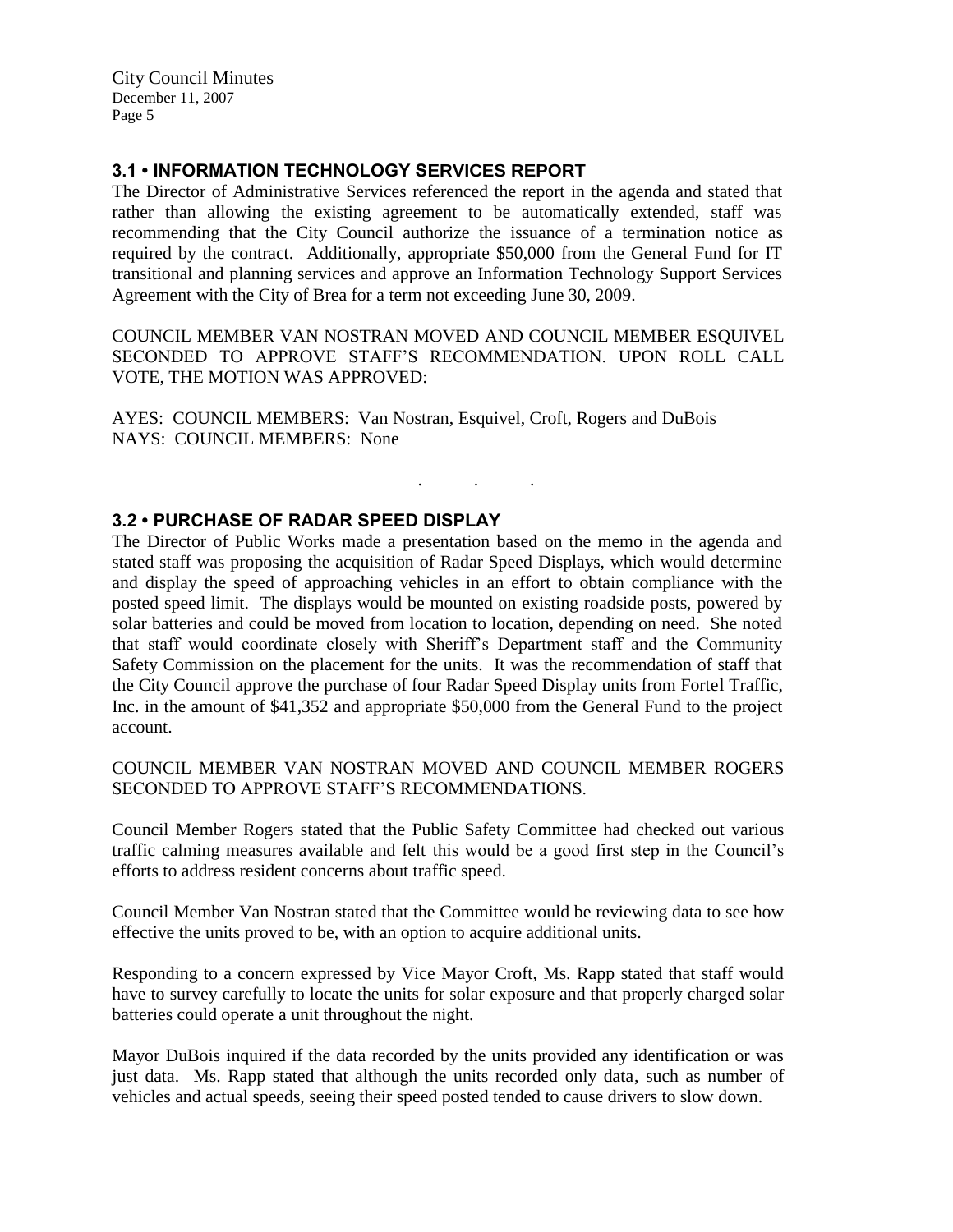# **3.2 • PURCHASE OF RADAR SPEED DISPLAY** - Continued

UPON ROLL CALL VOTE, THE MOTION WAS APPROVED:

AYES: COUNCIL MEMBERS: Van Nostran, Esquivel, Croft, Rogers and DuBois NAYS: COUNCIL MEMBERS: None

At 8:19 p.m., the Regular Meeting of the City Council was recessed for the Meeting of the Lakewood Redevelopment Agency. At 8:21 p.m., the City Council Meeting was reconvened.

. . .

. . .

## **JOINT PUBLIC HEARING OF THE REDEVELOPMENT AGENCY AND THE CITY COUNCIL ON THE SALE OF REAL PROPERTY LOCATED AT 20823 ROSETON AVENUE**

The Director of Community Development gave a brief oral presentation based on the memo in the agenda and reported the Redevelopment Agency had acquired property located at 20823 Roseton Avenue under the Land Acquisition and Development Program. He advised that a proposal had been received from Paramount Investors Group, LLC, for the purchase and development of new housing units on the subject property. Under the proposed agreement, the developer would acquire the property from the Agency, construct affordable housing on the site, and find a qualified buyer for the property. It was the recommendation of staff that the City Council approve the Disposition and Development Agreement and adopt the proposed resolution.

The City Attorney advised that this was a companion item to the Roseton Avenue Specific Plan that was just approved by the City Council and that this action would approve the actual sale of the Agency-owned property.

Mayor DuBois opened the public hearing at 8:23 p.m. and called for anyone in the audience wishing to address the City Council on this matter. There was no response.

COUNCIL MEMBER VAN NOSTRAN MOVED AND COUNCIL MEMBER ESQUIVEL SECONDED TO APPROVE STAFF'S RECOMMENDATION AND ADOPT RESOLUTION NO. 2007-61.

RESOLUTION NO. 2007-61; A RESOLUTION OF THE CITY COUNCIL OF THE CITY OF LAKEWOOD APPROVING THE SALE OF REAL PROPERTY BY THE LAKEWOOD REDEVELOPMENT AGENCY PURSUANT TO THAT CERTAIN DISPOSITION AND DEVELOPMENT AGREEMENT BETWEEN THE LAKEWOOD REDEVELOPMENT AGENCY AND PARAMOUNT INVESTORS GROUP, LLC

UPON ROLL CALL VOTE, THE MOTION WAS APPROVED:

AYES: BOARD MEMBERS: Van Nostran, Esquivel, Croft, Rogers and DuBois NAYS:BOARD MEMBERS: None